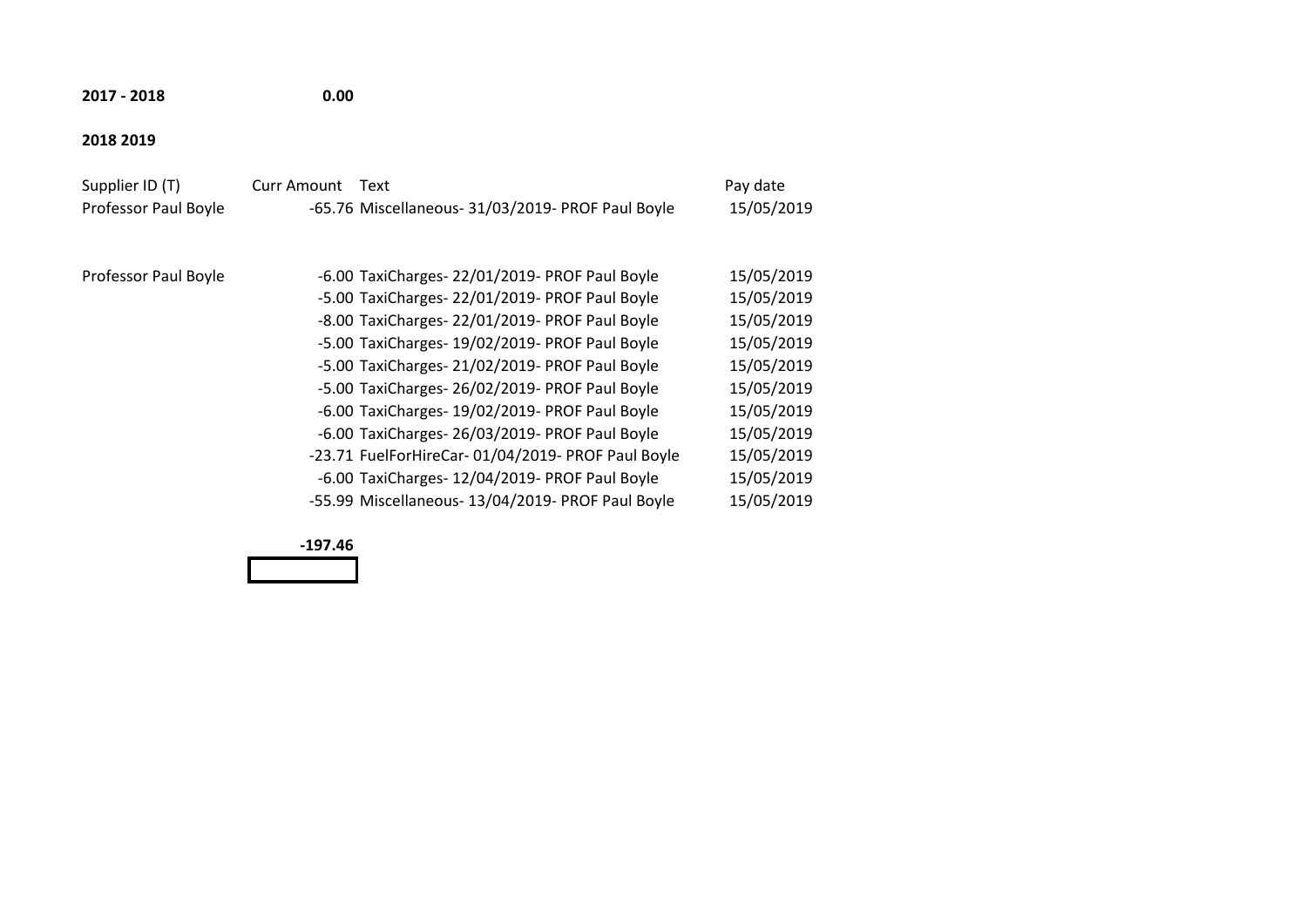# **2017 2018 0.00 2018 - 2019**  Supplier ID (T) Curr Amount Text Pay date Mr Andrew Rhodes -82.10 EXP 6/12/18, 25/1/19 28/11/2019 -257.80 EXP 15/10/18 - 05/12/18 06/03/2019 -67.00 EXP 18/01/19 06/03/2019 -28.40 EXP 8/2/19 26/06/2019 -635.35 EXP 25/4/19 - 16/06/19 26/06/2019 **-1,070.65**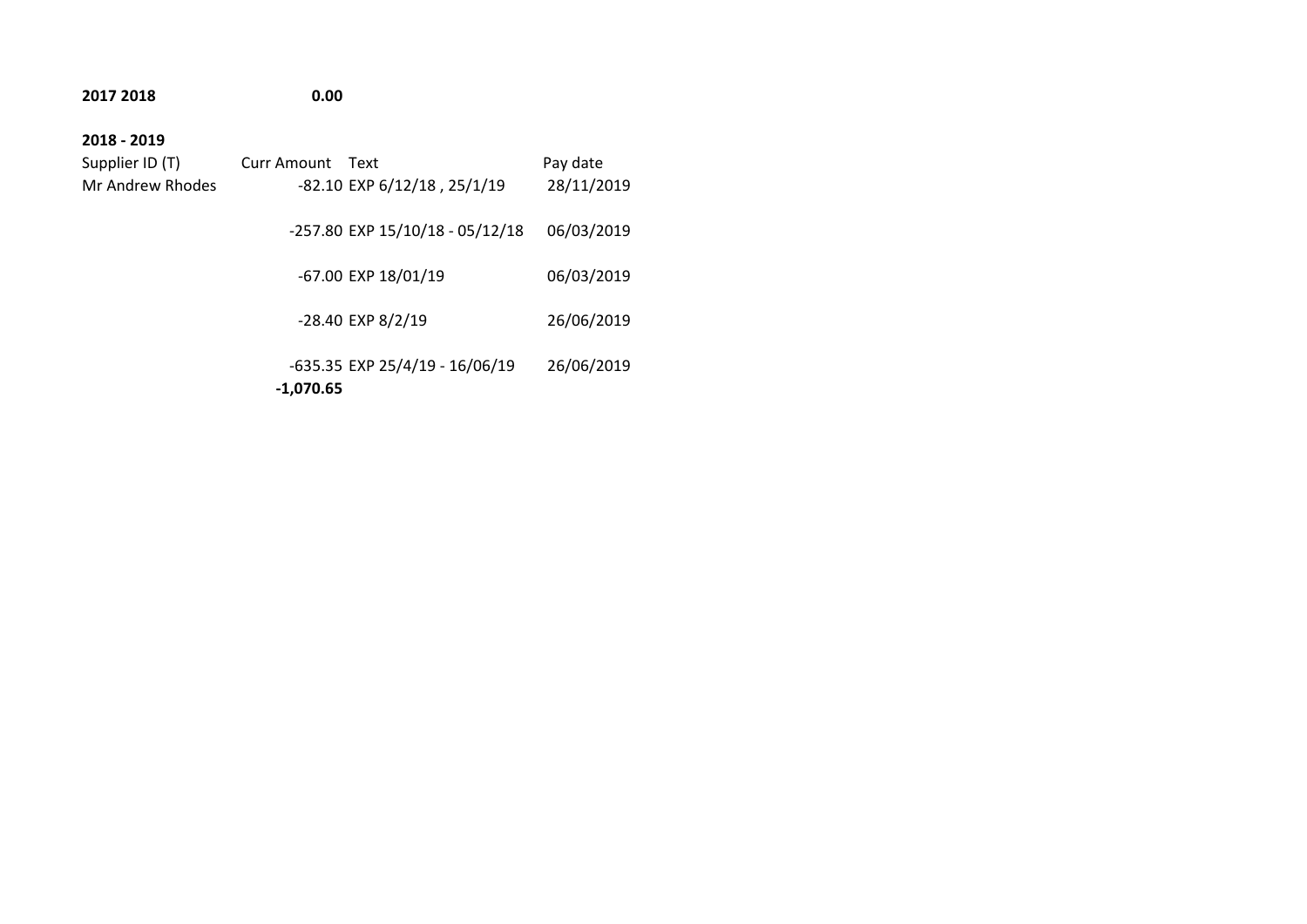| 2017 - 2018            |                                                                   |            |
|------------------------|-------------------------------------------------------------------|------------|
| Supplier ID (T)        | <b>Curr Amou Text</b>                                             | Pay date   |
| Mr Rob Brelsford-Smith | -6.00 Carpark- 24/05/2017- MR Rob Brelsford-Smith                 | 04/08/2017 |
|                        | -7.29 SubsistenceOtherUK- 24/05/2017- MR Rob Brelsford-Smith      | 04/08/2017 |
|                        | -6.00 Carpark- 31/05/2017- MR Rob Brelsford-Smith                 | 04/08/2017 |
|                        | -77.99 OvernightOutsideLondon- 29/06/2017- MR Rob Brelsford-Smith | 04/08/2017 |
|                        | -12.00 Carpark- 30/06/2017- MR Rob Brelsford-Smith                | 04/08/2017 |
|                        | -12.05 TaxiCharges- 19/07/2017- MR Rob Brelsford-Smith            | 04/08/2017 |
|                        | -6.00 Carpark- 20/07/2017- MR Rob Brelsford-Smith                 | 04/08/2017 |
|                        | -3.50 SubsistenceOtherUK- 14/09/2017- MR Rob Brelsford-Smith      | 27/09/2017 |
|                        | -9.10 SubsistenceOtherUK- 14/09/2017- MR Rob Brelsford-Smith      | 27/09/2017 |
|                        | -12.00 Carpark- 14/09/2017- MR Rob Brelsford-Smith                | 27/09/2017 |
|                        | -6.00 TaxiCharges- 13/09/2017- MR Rob Brelsford-Smith             | 27/09/2017 |
|                        | -17.52 SubsistenceOtherUK- 13/09/2017- MR Rob Brelsford-Smith     | 27/09/2017 |
|                        | -262.00 TrainTicket-26/09/2017- MR Rob Brelsford-Smith            | 06/10/2017 |
|                        | -6.00 Carpark- 26/09/2017- MR Rob Brelsford-Smith                 | 06/10/2017 |
|                        | -6.00 Carpark- 20/10/2017- MR Rob Brelsford-Smith                 | 10/01/2018 |
|                        | -11.00 TaxiCharges- 20/10/2017- MR Rob Brelsford-Smith            | 10/01/2018 |
|                        | -6.60 TaxiCharges- 20/10/2017- MR Rob Brelsford-Smith             | 10/01/2018 |
|                        | -6.00 Carpark-05/04/2018- MR Rob Brelsford-Smith                  | 13/06/2018 |
|                        | -6.00 Carpark- 18/05/2018- MR Rob Brelsford-Smith                 | 13/06/2018 |
|                        | -6.00 Carpark-08/05/2018- MR Rob Brelsford-Smith                  | 13/06/2018 |
|                        | -6.00 Carpark-23/03/2018- MR Rob Brelsford-Smith                  | 13/06/2018 |
|                        | -4.50 TaxiCharges- 26/03/2018- MR Rob Brelsford-Smith             | 13/06/2018 |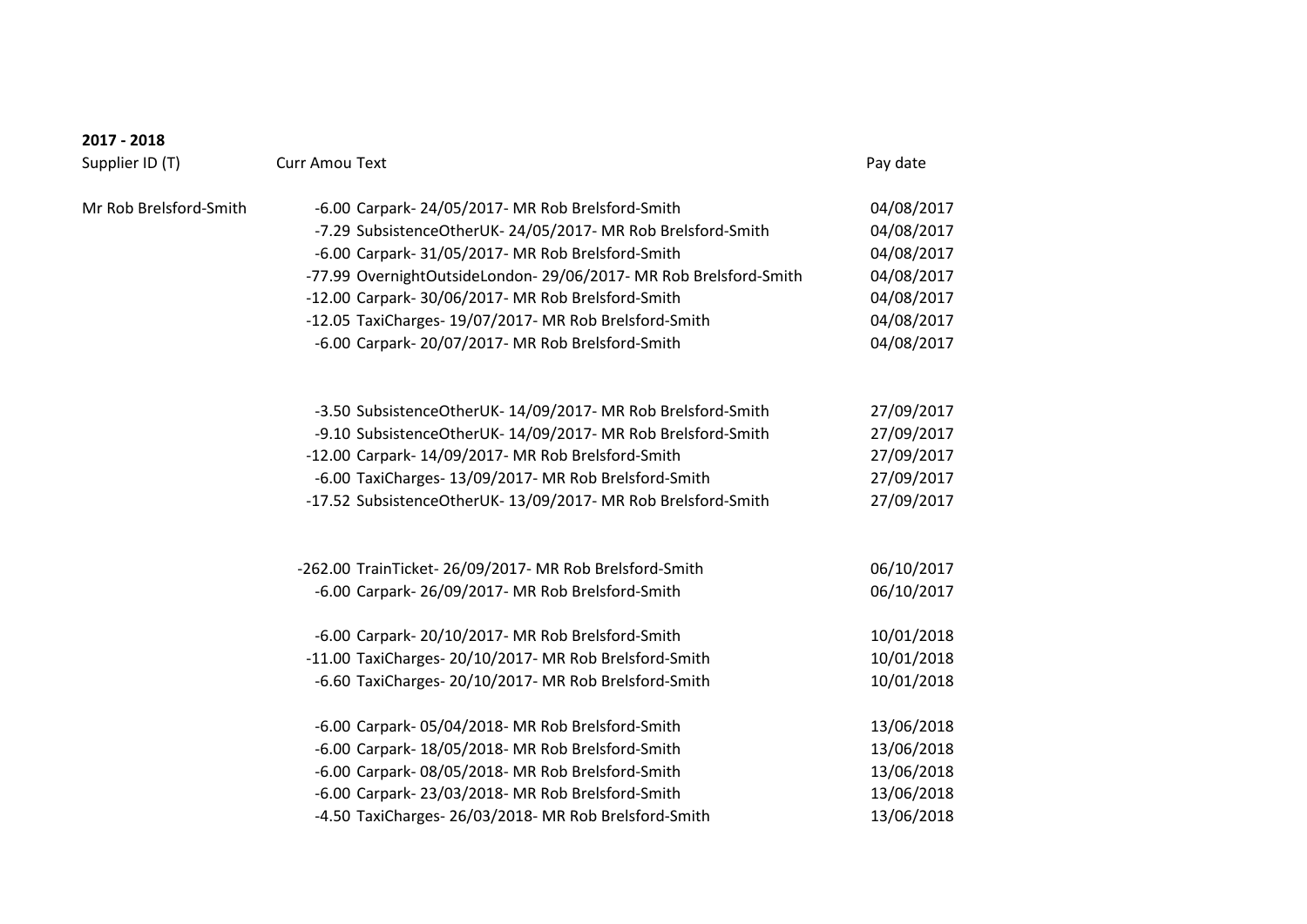| -7.99 SubsistenceOtherUK- 26/03/2018- MR Rob Brelsford-Smith | 13/06/2018 |
|--------------------------------------------------------------|------------|
| -5.00 TaxiCharges-05/04/2018- MR Rob Brelsford-Smith         | 13/06/2018 |
| -7.99 SubsistenceOtherUK-08/05/2018- MR Rob Brelsford-Smith  | 13/06/2018 |
| -6.00 Carpark-24/05/2018- MR Rob Brelsford-Smith             | 13/06/2018 |

#### **-522.53**

#### 2018 2019 Mr Rob Brelsford-Smith

| -8.55 MileageCar- 18/07/2018- MR Rob Brelsford-Smith              | 19/09/2018 |
|-------------------------------------------------------------------|------------|
| -11.25 MileageCar- 18/07/2018- MR Rob Brelsford-Smith             | 19/09/2018 |
| -6.00 Carpark- 15/06/2018- MR Rob Brelsford-Smith                 | 19/09/2018 |
| -6.00 Carpark-04/07/2018- MR Rob Brelsford-Smith                  | 19/09/2018 |
| -56.86 MileageCar- 29/06/2018- MR Rob Brelsford-Smith             | 19/09/2018 |
| -25.20 MileageCar-25/06/2018- MR Rob Brelsford-Smith              | 19/09/2018 |
| -12.00 Carpark-05/09/2018- MR Rob Brelsford-Smith                 | 20/12/2018 |
| -14.15 SubsistenceOtherUK- 05/09/2018- MR Rob Brelsford-Smith     | 20/12/2018 |
| -6.00 BusTicket-04/09/2018- MR Rob Brelsford-Smith                | 20/12/2018 |
| -6.00 BusTicket-05/09/2018- MR Rob Brelsford-Smith                | 20/12/2018 |
| -6.00 Carpark- 14/11/2018- MR Rob Brelsford-Smith                 | 20/12/2018 |
| -8.72 SubsistenceOtherUK- 14/11/2018- MR Rob Brelsford-Smith      | 20/12/2018 |
| -10.20 TaxiCharges- 11/06/2019- MR Rob Brelsford-Smith            | 31/07/2019 |
| -6.00 Carpark- 11/06/2019- MR Rob Brelsford-Smith                 | 31/07/2019 |
| -10.00 TaxiCharges- 12/06/2019- MR Rob Brelsford-Smith            | 31/07/2019 |
| -10.00 TaxiCharges- 12/06/2019- MR Rob Brelsford-Smith            | 31/07/2019 |
| -6.00 Carpark- 12/06/2019- MR Rob Brelsford-Smith                 | 31/07/2019 |
| -6.50 Carpark- 23/05/2019- MR Rob Brelsford-Smith                 | 31/07/2019 |
| -83.00 OvernightOutsideLondon- 04/07/2019- MR Rob Brelsford-Smith | 31/07/2019 |
| -8.00 TaxiCharges- 04/07/2019- MR Rob Brelsford-Smith             | 31/07/2019 |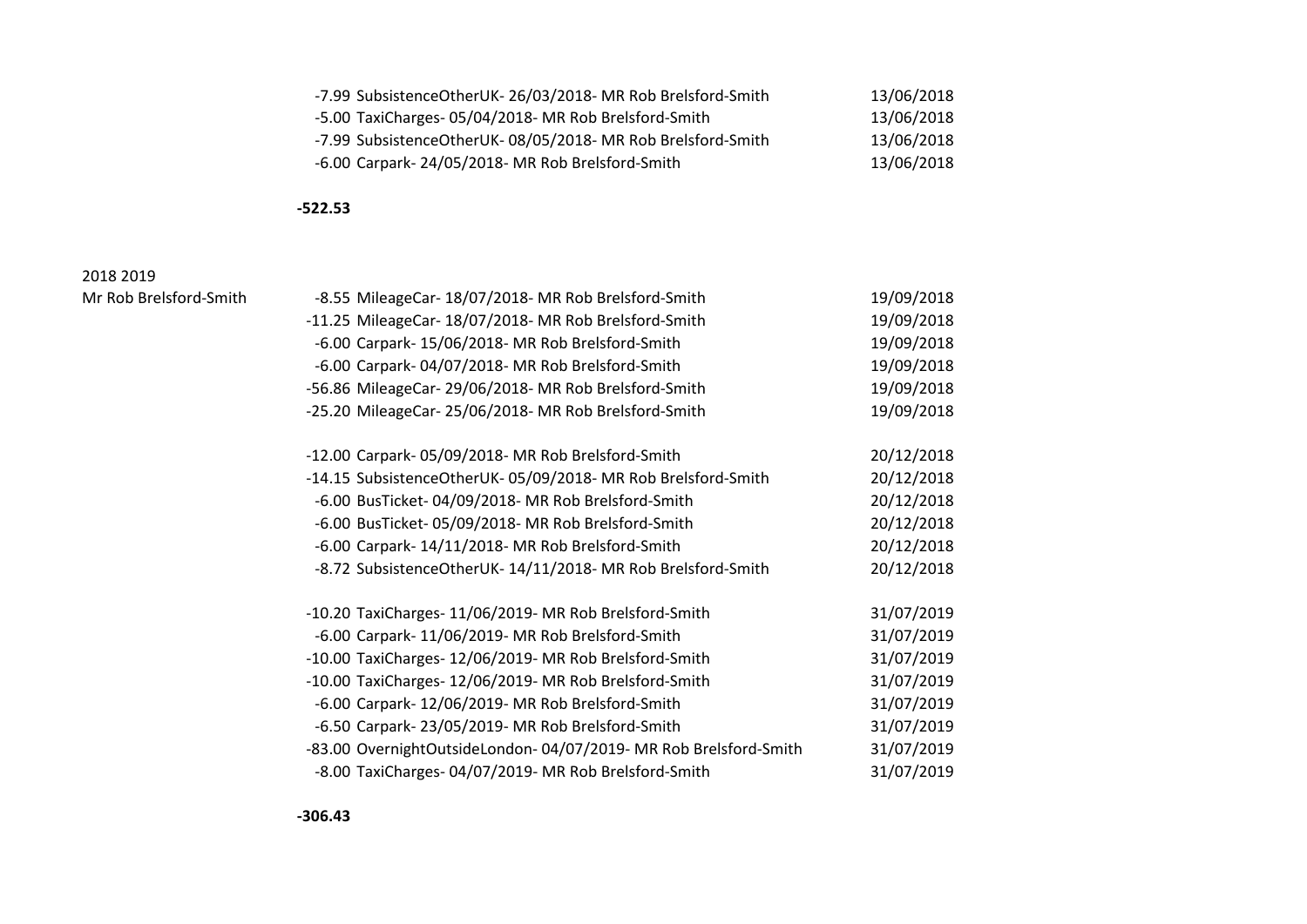Supplier ID (T) Curr Professor Stephen Wilks

| <sup>.</sup> Amount | Text                                                   | Pay date   |
|---------------------|--------------------------------------------------------|------------|
|                     | -42.65 TaxiCharges- 28/09/2017- PROF Steve Wilks       | 08/11/2017 |
|                     | -9.10 SubsistenceOtherUK-28/09/2017- PROF Steve Wilks  | 08/11/2017 |
|                     | -90.65 Hospitality-29/09/2017- PROF Steve Wilks        | 08/11/2017 |
|                     | -7.58 SubsistenceOtherUK- 27/09/2017- PROF Steve Wilks | 08/11/2017 |
|                     | -106.88 Hospitality- 27/09/2017- PROF Steve Wilks      | 08/11/2017 |
|                     |                                                        |            |
|                     | -44.10 MileageCar- 09/01/2018- PROF Steve Wilks        | 07/03/2018 |
|                     | -41.40 MileageCar-09/02/2018- PROF Steve Wilks         | 07/03/2018 |
|                     |                                                        |            |
|                     | -49.85 TaxiCharges-23/04/2018- PROF Steve Wilks        | 13/06/2018 |
|                     | -52.65 Hospitality-23/04/2018- PROF Steve Wilks        | 13/06/2018 |
|                     | -29.70 MileageCar- 04/05/2018- PROF Steve Wilks        | 13/06/2018 |
|                     |                                                        |            |

**-474.56**

#### **2018 - 2019**

| Professor Stephen Wilks |  |
|-------------------------|--|
|-------------------------|--|

| Professor Stephen Wilks | -48.60 MileageCar- 20/07/2018- PROF Steve Wilks            | 22/08/2018 |
|-------------------------|------------------------------------------------------------|------------|
|                         | -17.90 SubsistenceOtherUK- 13/06/2018- PROF Steve Wilks    | 22/08/2018 |
|                         | -23.80 TaxiCharges-22/06/2018- PROF Steve Wilks            | 22/08/2018 |
|                         | -7.80 TaxiCharges-22/06/2018- PROF Steve Wilks             | 22/08/2018 |
|                         | -5.00 Carpark- 13/06/2018- PROF Steve Wilks                | 22/08/2018 |
|                         | -40.50 MileageCar- 13/06/2018- PROF Steve Wilks            | 22/08/2018 |
|                         | -5.80 TaxiCharges-23/11/2018- PROF Steve Wilks             | 20/12/2018 |
|                         | -6.10 SubsistenceOtherUK- 22/11/2018- PROF Steve Wilks     | 20/12/2018 |
|                         | -24.30 OvernightOutsideLondon-22/11/2018- PROF Steve Wilks | 20/12/2018 |
|                         | -19.20 TaxiCharges-29/11/2018- PROF Steve Wilks            | 20/12/2018 |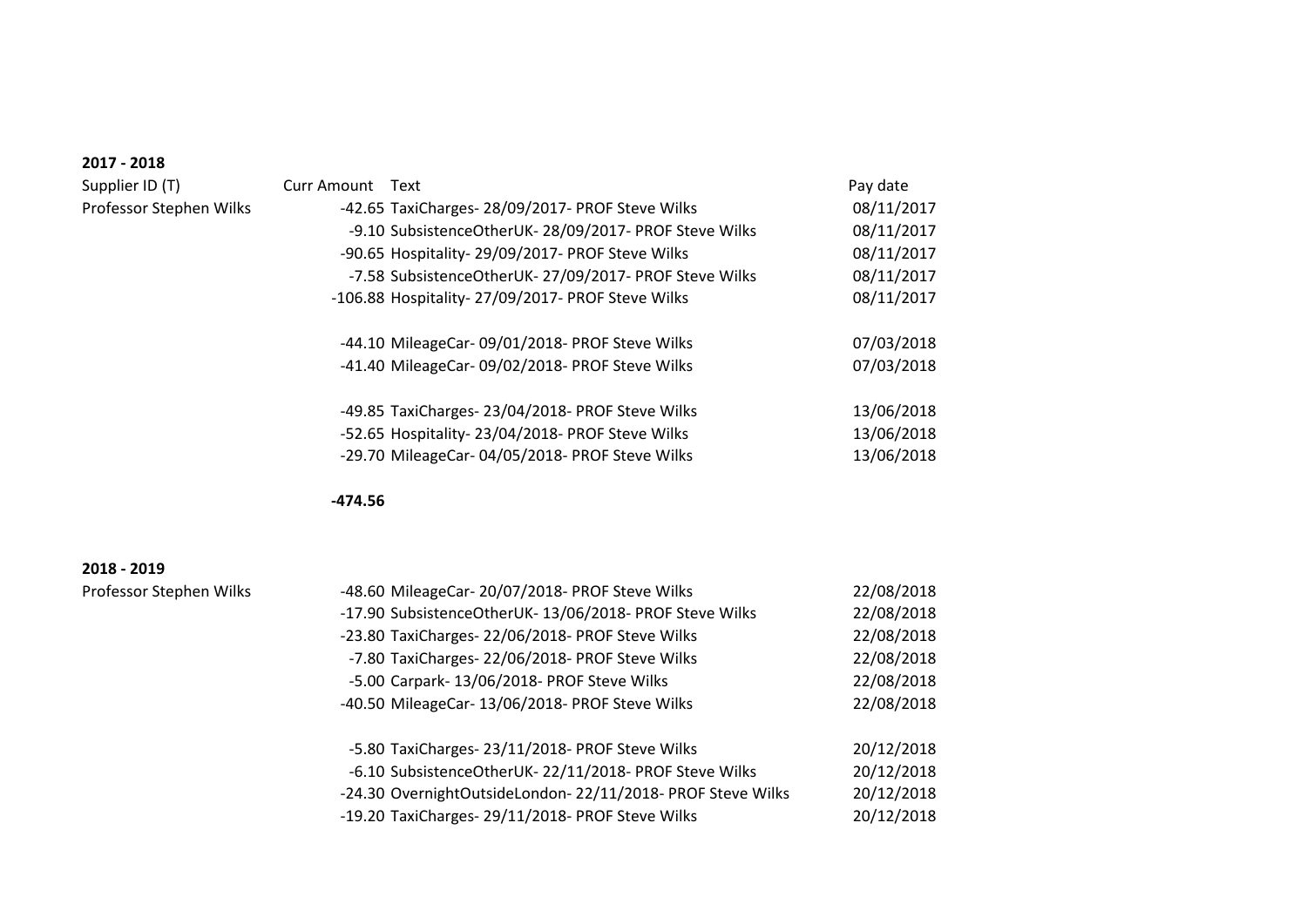| -6.40 TaxiCharges- 30/11/2018- PROF Steve Wilks           | 20/12/2018 |
|-----------------------------------------------------------|------------|
| -30.00 TaxiCharges-22/11/2018- PROF Steve Wilks           | 20/12/2018 |
| -248.70 Miscellaneous- 29/11/2018- PROF Steve Wilks       | 20/12/2018 |
| -38.70 MileageCar-08/10/2018- PROF Steve Wilks            | 20/12/2018 |
|                                                           |            |
| -18.30 TrainTicket- 18/01/2019- PROF Steve Wilks          | 10/07/2019 |
| -20.00 TaxiCharges- 18/01/2019- PROF Steve Wilks          | 10/07/2019 |
| -6.70 SubsistenceOtherUK- 18/01/2019- PROF Steve Wilks    | 10/07/2019 |
|                                                           |            |
| -4.00 Carpark- 23/05/2019- PROF Steve Wilks               | 17/07/2019 |
| -15.18 Miscellaneous- 04/06/2019- PROF Steve Wilks        | 17/07/2019 |
| -10.36 Miscellaneous- 05/06/2019- PROF Steve Wilks        | 17/07/2019 |
| -50.40 MileageCar- 11/06/2019- PROF Steve Wilks           | 17/07/2019 |
| -28.01 SubsistenceOtherUK- 05/06/2019- PROF Steve Wilks   | 17/07/2019 |
| -8.04 OvernightOutsideLondon-05/06/2019- PROF Steve Wilks | 17/07/2019 |
| -33.04 Carpark-03/06/2019- PROF Steve Wilks               | 17/07/2019 |
| -6.00 Carpark- 11/06/2019- PROF Steve Wilks               | 17/07/2019 |
| -16.96 Miscellaneous- 03/06/2019- PROF Steve Wilks        | 17/07/2019 |
| -230.70 Miscellaneous- 03/06/2019- PROF Steve Wilks       | 24/07/2019 |

**-970.49**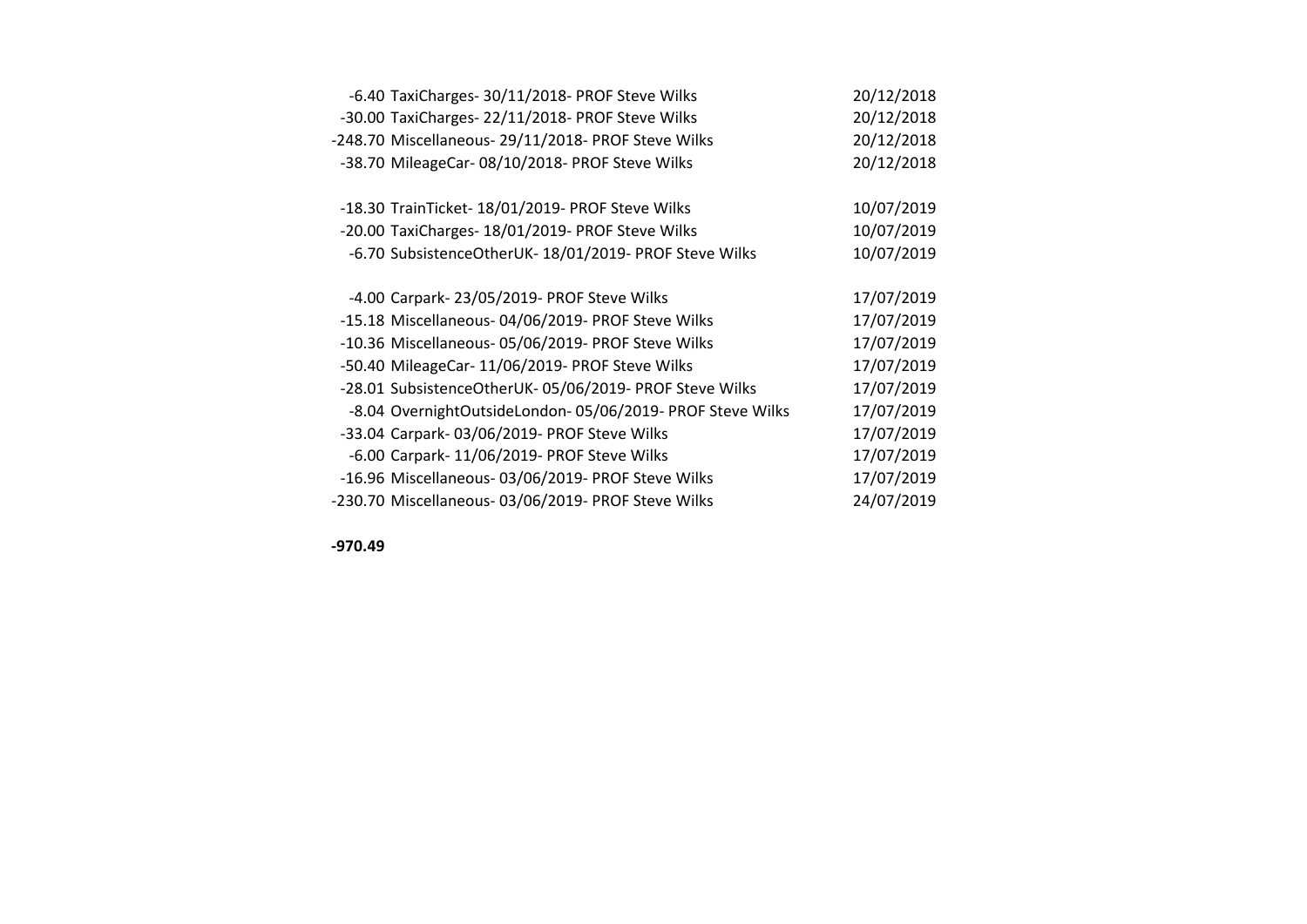#### Supplier ID (T) Professor Martin Stringer

| <b>Curr Amount</b> | Text                                                     | Pay date   |
|--------------------|----------------------------------------------------------|------------|
|                    | -436.60 OverseasTravel- 19/02/2018- PROF Martin Stringer | 02/05/2018 |
|                    | -9.00 Carpark-07/02/2018- PROF Martin Stringer           | 02/05/2018 |
|                    | -6.80 TaxiCharges- 19/10/2017- PROF Martin Stringer      | 02/05/2018 |
|                    | -6.80 TaxiCharges- 02/08/2017- PROF Martin Stringer      | 02/05/2018 |
|                    | -12.00 TaxiCharges- 18/07/2017- PROF Martin Stringer     | 02/05/2018 |
|                    | -6.80 TaxiCharges- 22/06/2017- PROF Martin Stringer      | 02/05/2018 |
|                    | -4.00 TrainTicket- 11/07/2017- PROF Martin Stringer      | 02/05/2018 |
|                    | -3.00 BusTicket- 10/07/2017- PROF Martin Stringer        | 02/05/2018 |

-485.00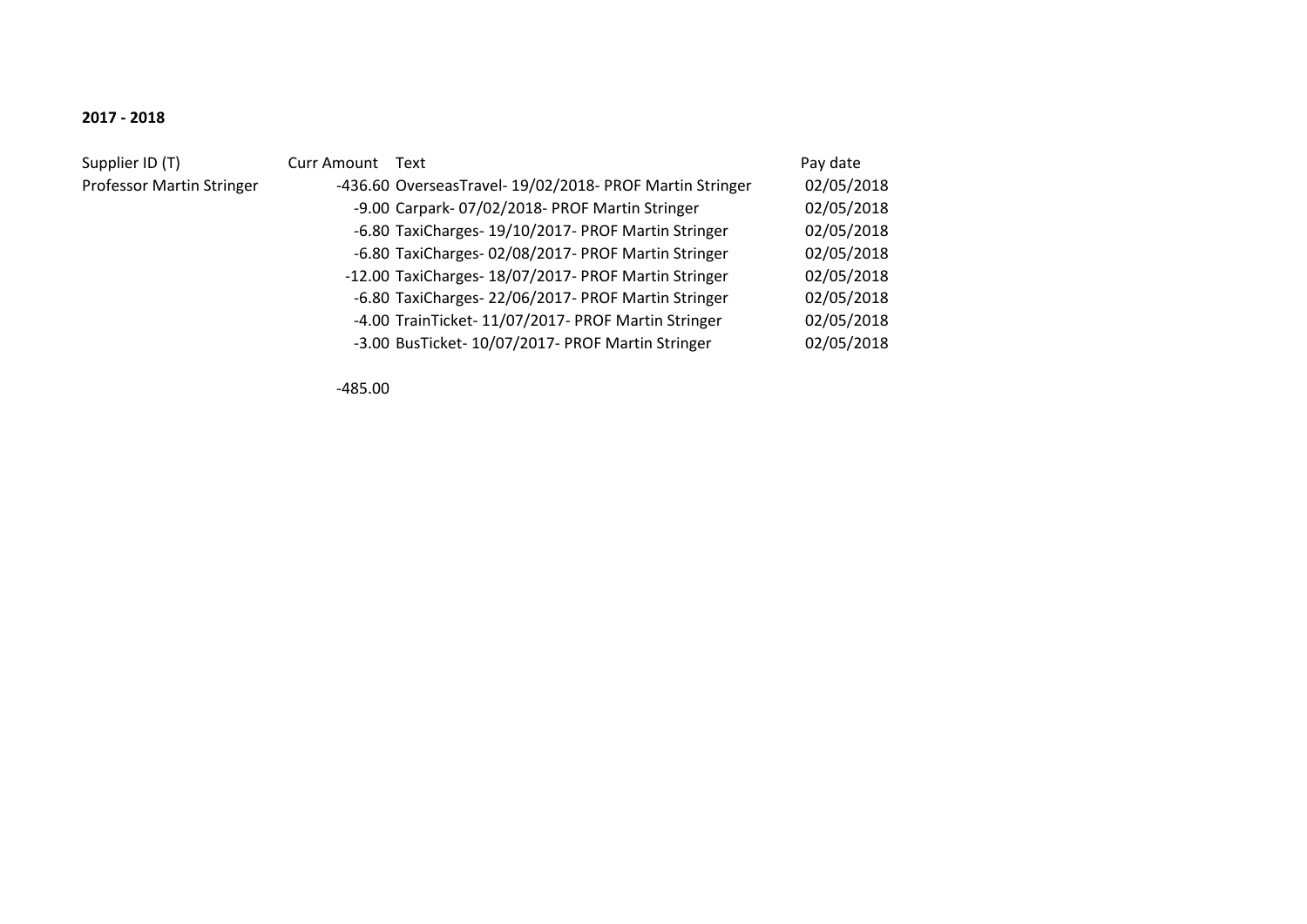Professor Iwan Davies Professor Iwan Davies Professor Iwan Davies Professor Iwan Davies Professor Iwan Davies Professor Iwan Davies Professor Iwan Davies Professor Iwan Davies Professor Iwan Davies Professor Iwan Davies Professor Iwan Davies Professor Iwan Davies Professor Iwan Davies -46.80 MileageCar- 21/11/2017- PROF Iwan Davies 21/03/2018

| Supplier ID (T)              | Curr Amount Text |                                                           | Pay date   |
|------------------------------|------------------|-----------------------------------------------------------|------------|
| <b>Professor Iwan Davies</b> |                  | -4.95 MileageCar- 18/07/2017- PROF Iwan Davies            | 11/10/2017 |
| Professor Iwan Davies        |                  | -13.95 MileageCar- 20/07/2017- PROF Iwan Davies           | 11/10/2017 |
| Professor Iwan Davies        |                  | -2.25 MileageCar-24/07/2017- PROF Iwan Davies             | 11/10/2017 |
| <b>Professor Iwan Davies</b> |                  | -6.30 MileageCar- 24/07/2017- PROF Iwan Davies            | 11/10/2017 |
| Professor Iwan Davies        |                  | -13.95 MileageCar- 02/08/2017- PROF Iwan Davies           | 11/10/2017 |
| Professor Iwan Davies        |                  | -6.75 MileageCar- 22/08/2017- PROF Iwan Davies            | 11/10/2017 |
| Professor Iwan Davies        |                  | -12.60 MileageCar- 29/08/2017- PROF Iwan Davies           | 11/10/2017 |
| <b>Professor Iwan Davies</b> |                  | -1.80 MileageCar- 14/09/2017- PROF Iwan Davies            | 11/10/2017 |
| <b>Professor Iwan Davies</b> |                  | -1.35 MileageCar- 18/09/2017- PROF Iwan Davies            | 11/10/2017 |
| Professor Iwan Davies        |                  | -38.27 Hospitality- 19/09/2017- PROF Iwan Davies          | 11/10/2017 |
| Professor Iwan Davies        |                  | -13.00 TaxiCharges- 19/09/2017- PROF Iwan Davies          | 11/10/2017 |
| Professor Iwan Davies        |                  | -40.50 MileageCar- 21/09/2017- PROF Iwan Davies           | 11/10/2017 |
| <b>Professor Iwan Davies</b> |                  | -1.80 MileageCar-26/09/2017- PROF Iwan Davies             | 11/10/2017 |
| <b>Professor Iwan Davies</b> |                  | -2.25 MileageCar-28/09/2017- PROF Iwan Davies             | 11/10/2017 |
| <b>Professor Iwan Davies</b> |                  | -13.95 MileageCar- 29/09/2017- PROF Iwan Davies           | 11/10/2017 |
|                              | $-173.67$        |                                                           |            |
|                              |                  |                                                           |            |
| <b>Professor Iwan Davies</b> |                  | -5.40 MileageCar- 13/10/2017- PROF Iwan Davies            | 21/03/2018 |
| <b>Professor Iwan Davies</b> |                  | -41.85 MileageCar- 26/10/2017- PROF Iwan Davies           | 21/03/2018 |
| Professor Iwan Davies        |                  | -4.95 MileageCar- 27/10/2017- PROF Iwan Davies            | 21/03/2018 |
| Professor Iwan Davies        |                  | -4.95 MileageCar- 30/10/2017- PROF Iwan Davies            | 21/03/2018 |
| <b>Professor Iwan Davies</b> |                  | -344.04 OverseasTravel- 17/10/2017- PROF Iwan Davies      | 21/03/2018 |
| <b>Professor Iwan Davies</b> |                  | -137.96 OverseasSubsistence- 17/10/2017- PROF Iwan Davies | 21/03/2018 |
| Professor Iwan Davies        |                  | -13.95 MileageCar- 01/11/2017- PROF Iwan Davies           | 21/03/2018 |
| Professor Iwan Davies        |                  | -20.00 TaxiCharges- 01/11/2017- PROF Iwan Davies          | 21/03/2018 |
| <b>Professor Iwan Davies</b> |                  | -7.20 MileageCar- 06/11/2017- PROF Iwan Davies            | 21/03/2018 |
| Professor Iwan Davies        |                  | -5.40 MileageCar- 10/11/2017- PROF Iwan Davies            | 21/03/2018 |
| <b>Professor Iwan Davies</b> |                  | -21.15 MileageCar- 13/11/2017- PROF Iwan Davies           | 21/03/2018 |
| Professor Iwan Davies        |                  | -10.35 MileageCar-05/10/2017- PROF Iwan Davies            | 21/03/2018 |
| Professor Iwan Davies        |                  | -41.40 MileageCar- 11/10/2017- PROF Iwan Davies           | 21/03/2018 |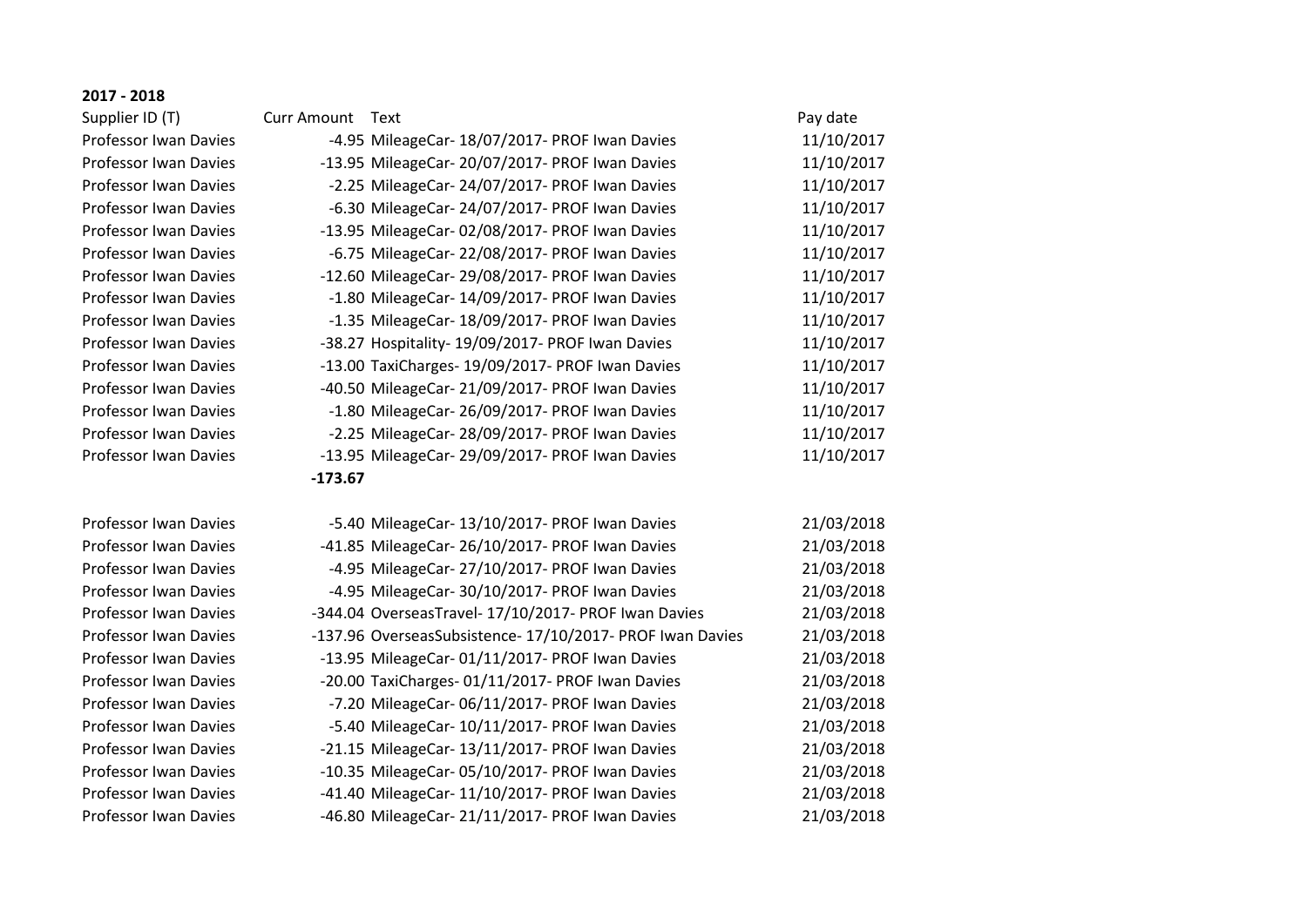Professor Iwan Davies Professor Iwan Davies Professor Iwan Davies Professor Iwan Davies Professor Iwan Davies Professor Iwan Davies Professor Iwan Davies Professor Iwan Davies Professor Iwan Davies Professor Iwan Davies Professor Iwan Davies Professor Iwan Davies Professor Iwan Davies Professor Iwan Davies

|             | -18.00 MileageCar- 22/11/2017- PROF Iwan Davies           | 21/03/2018 |
|-------------|-----------------------------------------------------------|------------|
|             | -4.31 OverseasTravel-25/11/2017- PROF Iwan Davies         | 21/03/2018 |
|             | -67.29 OverseasSubsistence- 25/11/2017- PROF Iwan Davies  | 21/03/2018 |
|             | -45.10 OverseasSubsistence- 02/12/2017- PROF Iwan Davies  | 21/03/2018 |
|             | -9.89 OverseasTravel- 02/12/2017- PROF Iwan Davies        | 21/03/2018 |
|             | -27.33 OverseasTravel- 02/12/2017- PROF Iwan Davies       | 21/03/2018 |
|             | -547.91 OverseasTravel- 05/12/2017- PROF Iwan Davies      | 21/03/2018 |
|             | -7.20 MileageCar- 12/10/2017- PROF Iwan Davies            | 21/03/2018 |
|             | -27.67 OverseasTravel- 05/12/2017- PROF Iwan Davies       | 21/03/2018 |
|             | -9.98 OverseasTravel- 09/12/2017- PROF Iwan Davies        | 21/03/2018 |
|             | -212.36 OverseasSubsistence- 09/12/2017- PROF Iwan Davies | 21/03/2018 |
|             | -7.20 MileageCar- 15/12/2017- PROF Iwan Davies            | 21/03/2018 |
|             | -5.40 MileageCar- 20/12/2017- PROF Iwan Davies            | 21/03/2018 |
|             | -21.15 MileageCar- 20/12/2017- PROF Iwan Davies           | 21/03/2018 |
| $-1,716.19$ |                                                           |            |

| <b>Professor Iwan Davies</b> | -8.10 MileageCar-09/01/2018- PROF Iwan Davies       | 27/06/2018 |
|------------------------------|-----------------------------------------------------|------------|
| <b>Professor Iwan Davies</b> | -41.40 MileageCar- 16/01/2018- PROF Iwan Davies     | 27/06/2018 |
| <b>Professor Iwan Davies</b> | -7.20 MileageCar- 19/01/2018- PROF Iwan Davies      | 27/06/2018 |
| <b>Professor Iwan Davies</b> | -6.75 MileageCar-25/01/2018- PROF Iwan Davies       | 27/06/2018 |
| <b>Professor Iwan Davies</b> | -12.60 MileageCar- 26/01/2018- PROF Iwan Davies     | 27/06/2018 |
| <b>Professor Iwan Davies</b> | -17.10 MileageCar- 31/01/2018- PROF Iwan Davies     | 27/06/2018 |
| <b>Professor Iwan Davies</b> | -12.15 MileageCar- 01/02/2018- PROF Iwan Davies     | 27/06/2018 |
| <b>Professor Iwan Davies</b> | -2.70 MileageCar-02/02/2018- PROF Iwan Davies       | 27/06/2018 |
| <b>Professor Iwan Davies</b> | -24.75 MileageCar-09/02/2018- PROF Iwan Davies      | 27/06/2018 |
| <b>Professor Iwan Davies</b> | -4.95 MileageCar- 12/02/2018- PROF Iwan Davies      | 27/06/2018 |
| <b>Professor Iwan Davies</b> | -5.40 MileageCar- 14/02/2018- PROF Iwan Davies      | 27/06/2018 |
| <b>Professor Iwan Davies</b> | -6.75 MileageCar- 14/02/2018- PROF Iwan Davies      | 27/06/2018 |
| <b>Professor Iwan Davies</b> | -47.70 MileageCar- 15/02/2018- PROF Iwan Davies     | 27/06/2018 |
| <b>Professor Iwan Davies</b> | -42.75 MileageCar- 16/02/2018- PROF Iwan Davies     | 27/06/2018 |
| <b>Professor Iwan Davies</b> | -41.85 MileageCar- 19/02/2018- PROF Iwan Davies     | 27/06/2018 |
| <b>Professor Iwan Davies</b> | -2.25 MileageCar-20/02/2018- PROF Iwan Davies       | 27/06/2018 |
| Professor Iwan Davies        | -38.43 OverseasTravel- 24/02/2018- PROF Iwan Davies | 27/06/2018 |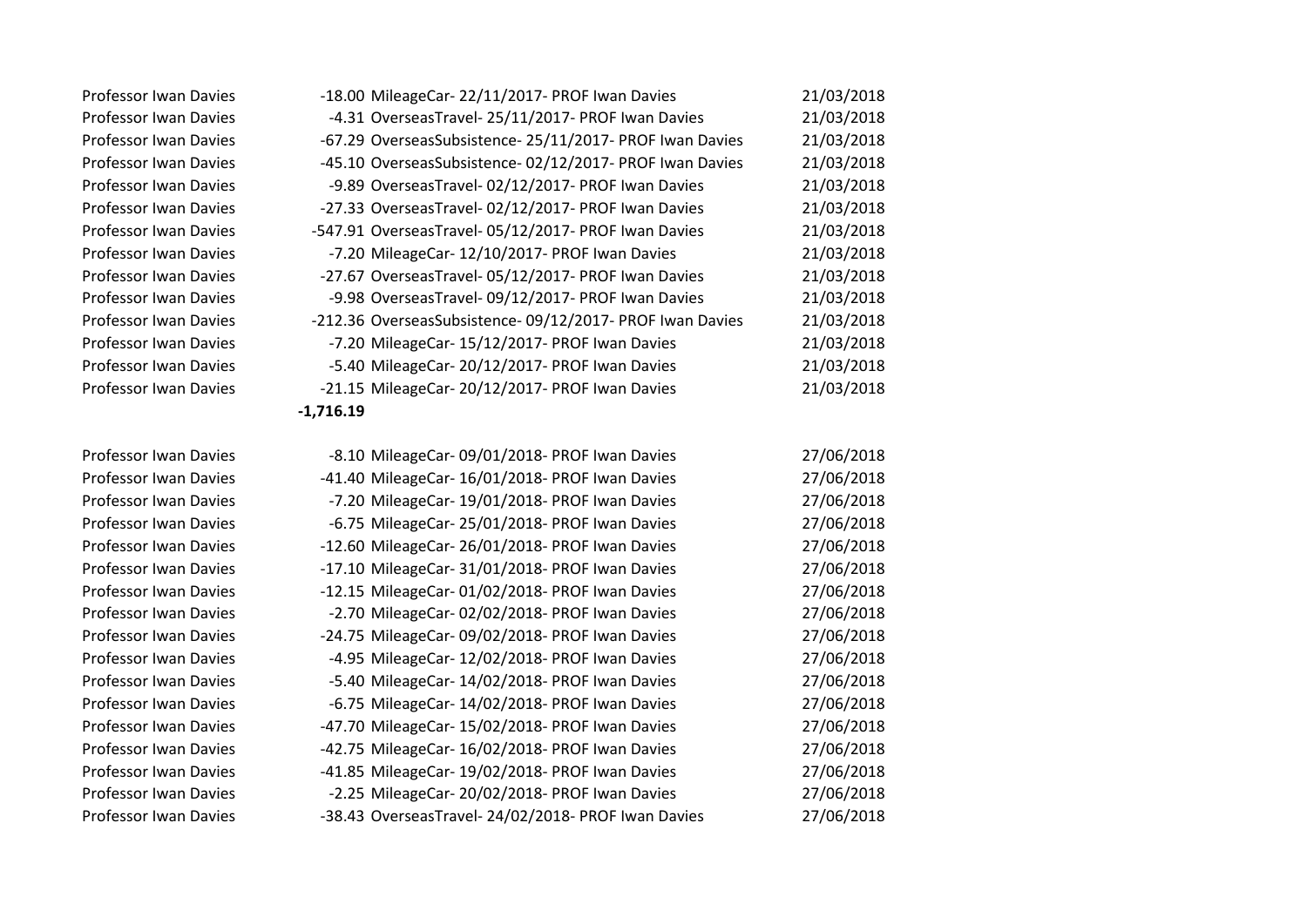| Professor Iwan Davies |
|-----------------------|
| Professor Iwan Davies |
| Professor Iwan Davies |
| Professor Iwan Davies |
| Professor Iwan Davies |
| Professor Iwan Davies |
| Professor Iwan Davies |
| Professor Iwan Davies |
| Professor Iwan Davies |
| Professor Iwan Davies |
| Professor Iwan Davies |
| Professor Iwan Davies |
| Professor Iwan Davies |
| Professor Iwan Davies |
| Professor Iwan Davies |
| Professor Iwan Davies |
| Professor Iwan Davies |
| Professor Iwan Davies |
| Professor Iwan Davies |
| Professor Iwan Davies |
| Professor Iwan Davies |
|                       |

| Professor Iwan Davies |             | -27.16 OverseasTravel- 25/02/2018- PROF Iwan Davies       | 27/06/2018 |
|-----------------------|-------------|-----------------------------------------------------------|------------|
| Professor Iwan Davies |             | -17.11 OverseasTravel- 25/02/2018- PROF Iwan Davies       | 27/06/2018 |
| Professor Iwan Davies |             | -819.74 OverseasTravel- 02/03/2018- PROF Iwan Davies      | 27/06/2018 |
| Professor Iwan Davies |             | -12.28 OverseasTravel- 02/03/2018- PROF Iwan Davies       | 27/06/2018 |
| Professor Iwan Davies |             | -42.45 OverseasTravel- 02/03/2018- PROF Iwan Davies       | 27/06/2018 |
| Professor Iwan Davies |             | -24.28 OverseasTravel- 04/03/2018- PROF Iwan Davies       | 27/06/2018 |
| Professor Iwan Davies |             | -36.93 OverseasTravel- 04/03/2018- PROF Iwan Davies       | 27/06/2018 |
| Professor Iwan Davies |             | -44.94 OverseasTravel- 04/03/2018- PROF Iwan Davies       | 27/06/2018 |
| Professor Iwan Davies |             | -51.44 OverseasTravel- 05/03/2018- PROF Iwan Davies       | 27/06/2018 |
| Professor Iwan Davies |             | -40.70 OverseasTravel- 07/03/2018- PROF Iwan Davies       | 27/06/2018 |
| Professor Iwan Davies |             | -28.09 OverseasTravel- 07/03/2018- PROF Iwan Davies       | 27/06/2018 |
| Professor Iwan Davies |             | -19.23 OverseasTravel- 08/03/2018- PROF Iwan Davies       | 27/06/2018 |
| Professor Iwan Davies |             | -14.46 OverseasTravel- 08/03/2018- PROF Iwan Davies       | 27/06/2018 |
| Professor Iwan Davies |             | -9.32 OverseasTravel-08/03/2018- PROF Iwan Davies         | 27/06/2018 |
| Professor Iwan Davies |             | -8.38 OverseasTravel-08/03/2018- PROF Iwan Davies         | 27/06/2018 |
| Professor Iwan Davies |             | -7.88 OverseasTravel- 09/03/2018- PROF Iwan Davies        | 27/06/2018 |
| Professor Iwan Davies |             | -102.15 OverseasSubsistence- 10/03/2018- PROF Iwan Davies | 27/06/2018 |
| Professor Iwan Davies |             | -25.57 OverseasTravel- 10/03/2018- PROF Iwan Davies       | 27/06/2018 |
| Professor Iwan Davies |             | -94.83 OverseasSubsistence- 11/03/2018- PROF Iwan Davies  | 27/06/2018 |
| Professor Iwan Davies |             | -6.75 MileageCar- 15/03/2018- PROF Iwan Davies            | 27/06/2018 |
| Professor Iwan Davies |             | -43.65 MileageCar- 22/03/2018- PROF Iwan Davies           | 27/06/2018 |
|                       | $-1,800.17$ |                                                           |            |

| Professor Iwan Davies        | -49.50 MileageCar-05/04/2018- PROF Iwan Davies  | 01/08/2018 |
|------------------------------|-------------------------------------------------|------------|
| Professor Iwan Davies        | -7.20 MileageCar- 06/04/2018- PROF Iwan Davies  | 01/08/2018 |
| Professor Iwan Davies        | -7.20 MileageCar-09/04/2018- PROF Iwan Davies   | 01/08/2018 |
| <b>Professor Iwan Davies</b> | -43.65 MileageCar- 17/04/2018- PROF Iwan Davies | 01/08/2018 |
| Professor Iwan Davies        | -10.80 MileageCar- 18/04/2018- PROF Iwan Davies | 01/08/2018 |
| Professor Iwan Davies        | -47.70 MileageCar- 26/04/2018- PROF Iwan Davies | 01/08/2018 |
| Professor Iwan Davies        | -42.75 MileageCar- 27/04/2018- PROF Iwan Davies | 01/08/2018 |
| Professor Iwan Davies        | -9.45 MileageCar-03/05/2018- PROF Iwan Davies   | 01/08/2018 |
| Professor Iwan Davies        | -7.20 MileageCar-04/05/2018- PROF Iwan Davies   | 01/08/2018 |
| Professor Iwan Davies        | -13.95 MileageCar- 10/05/2018- PROF Iwan Davies | 01/08/2018 |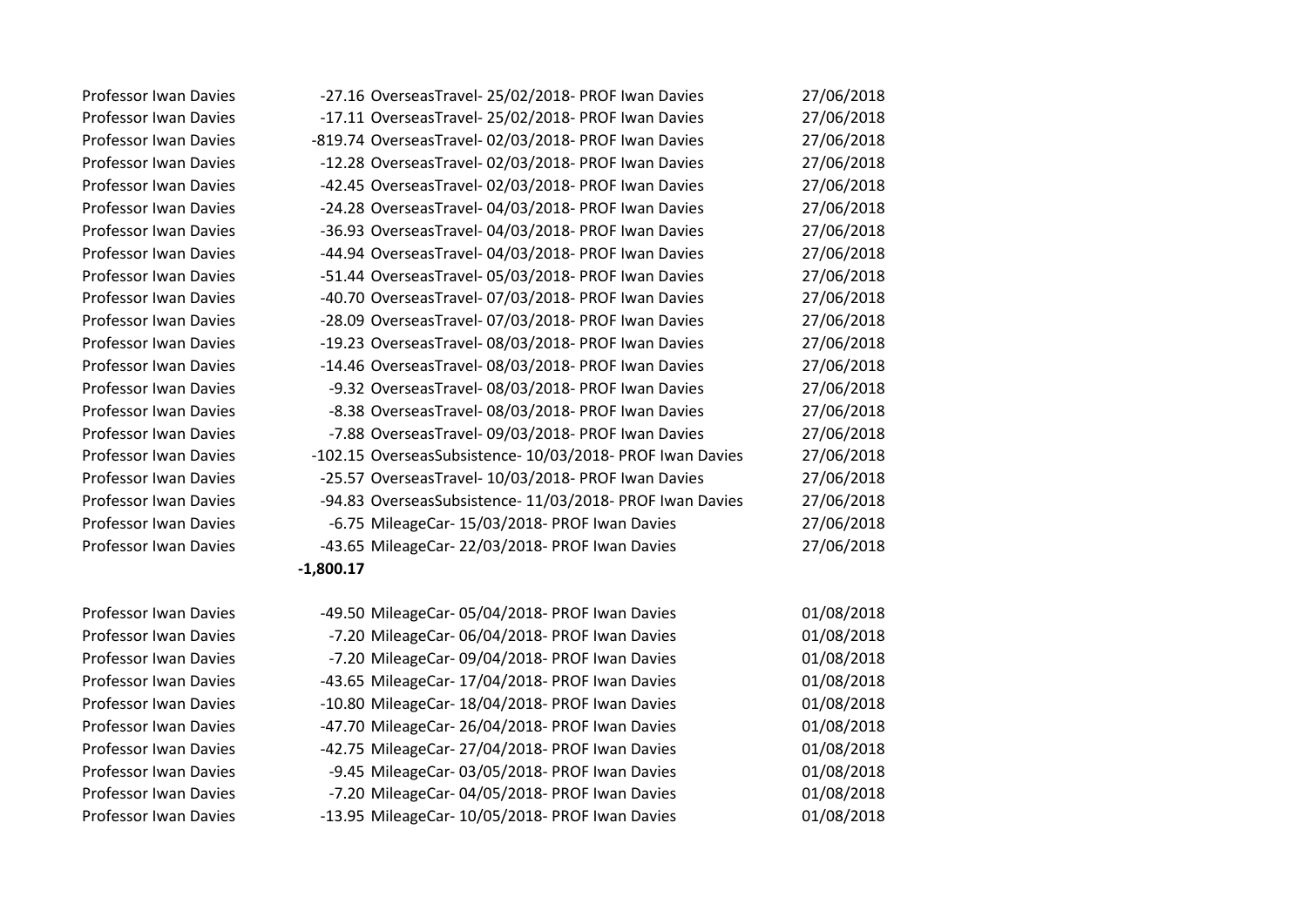#### **2018 2019**

| <b>Professor Iwan Davies</b> | -34.92 OverseasTravel- 16/05/2018- PROF Iwan Davies | 01/08/2018 |
|------------------------------|-----------------------------------------------------|------------|
| <b>Professor Iwan Davies</b> | -14.00 TaxiCharges-21/05/2018- PROF Iwan Davies     | 01/08/2018 |
| <b>Professor Iwan Davies</b> | -39.60 MileageCar- 25/05/2018- PROF Iwan Davies     | 01/08/2018 |
| <b>Professor Iwan Davies</b> | -9.90 MileageCar-29/05/2018- PROF Iwan Davies       | 01/08/2018 |
| <b>Professor Iwan Davies</b> | -13.95 MileageCar- 31/05/2018- PROF Iwan Davies     | 01/08/2018 |
| <b>Professor Iwan Davies</b> | -44.10 MileageCar-01/06/2018- PROF Iwan Davies      | 01/08/2018 |
| <b>Professor Iwan Davies</b> | -4.95 MileageCar-05/06/2018- PROF Iwan Davies       | 01/08/2018 |
| <b>Professor Iwan Davies</b> | -41.40 MileageCar-06/06/2018- PROF Iwan Davies      | 01/08/2018 |
| <b>Professor Iwan Davies</b> | -13.95 MileageCar- 11/06/2018- PROF Iwan Davies     | 01/08/2018 |
| <b>Professor Iwan Davies</b> | -48.15 MileageCar- 14/06/2018- PROF Iwan Davies     | 01/08/2018 |
| <b>Professor Iwan Davies</b> | -41.40 MileageCar- 18/06/2018- PROF Iwan Davies     | 01/08/2018 |
| <b>Professor Iwan Davies</b> | -1.35 MileageCar- 25/06/2018- PROF Iwan Davies      | 01/08/2018 |
| <b>Professor Iwan Davies</b> | -7.20 MileageCar- 26/06/2018- PROF Iwan Davies      | 01/08/2018 |
| <b>Professor Iwan Davies</b> | -41.40 MileageCar- 26/06/2018- PROF Iwan Davies     | 01/08/2018 |
| <b>Professor Iwan Davies</b> | -41.40 MileageCar- 17/07/2018- PROF Iwan Davies     | 01/08/2018 |
|                              | $-637.07$                                           |            |
| 2018 2019                    |                                                     |            |

Professor Iwan Davies -5.85 MileageCar- 20/07/2018- PROF Iwan Davies 26/06/2019 Professor Iwan Davies -41.85 MileageCar- 23/07/2018- PROF Iwan Davies 26/06/2019 Professor Iwan Davies -12.60 MileageCar- 30/07/2018- PROF Iwan Davies 26/06/2019 Professor Iwan Davies -13.95 MileageCar- 02/08/2018- PROF Iwan Davies 26/06/2019 Professor Iwan Davies -43.20 MileageCar- 23/08/2018- PROF Iwan Davies 26/06/2019 Professor Iwan Davies -6.75 MileageCar- 30/08/2018- PROF Iwan Davies 26/06/2019 Professor Iwan Davies -7.65 MileageCar- 14/09/2018- PROF Iwan Davies 26/06/2019 Professor Iwan Davies -5.85 MileageCar- 18/09/2018- PROF Iwan Davies 26/06/2019 Professor Iwan Davies -41.40 MileageCar- 25/09/2018- PROF Iwan Davies 26/06/2019 Professor Iwan Davies -42.75 MileageCar- 28/09/2018- PROF Iwan Davies 26/06/2019 Professor Iwan Davies -4.95 MileageCar- 23/10/2018- PROF Iwan Davies 26/06/2019 Professor Iwan Davies -43.65 MileageCar- 26/10/2018- PROF Iwan Davies 26/06/2019 Professor Iwan Davies -8.55 MileageCar- 12/11/2018- PROF Iwan Davies 26/06/2019 Professor Iwan Davies -41.40 MileageCar- 12/11/2018- PROF Iwan Davies 26/06/2019 Professor Iwan Davies -15.30 MileageCar- 13/11/2018- PROF Iwan Davies 26/06/2019 Professor Iwan Davies -100.69 Hospitality- 13/11/2018- PROF Iwan Davies 26/06/2019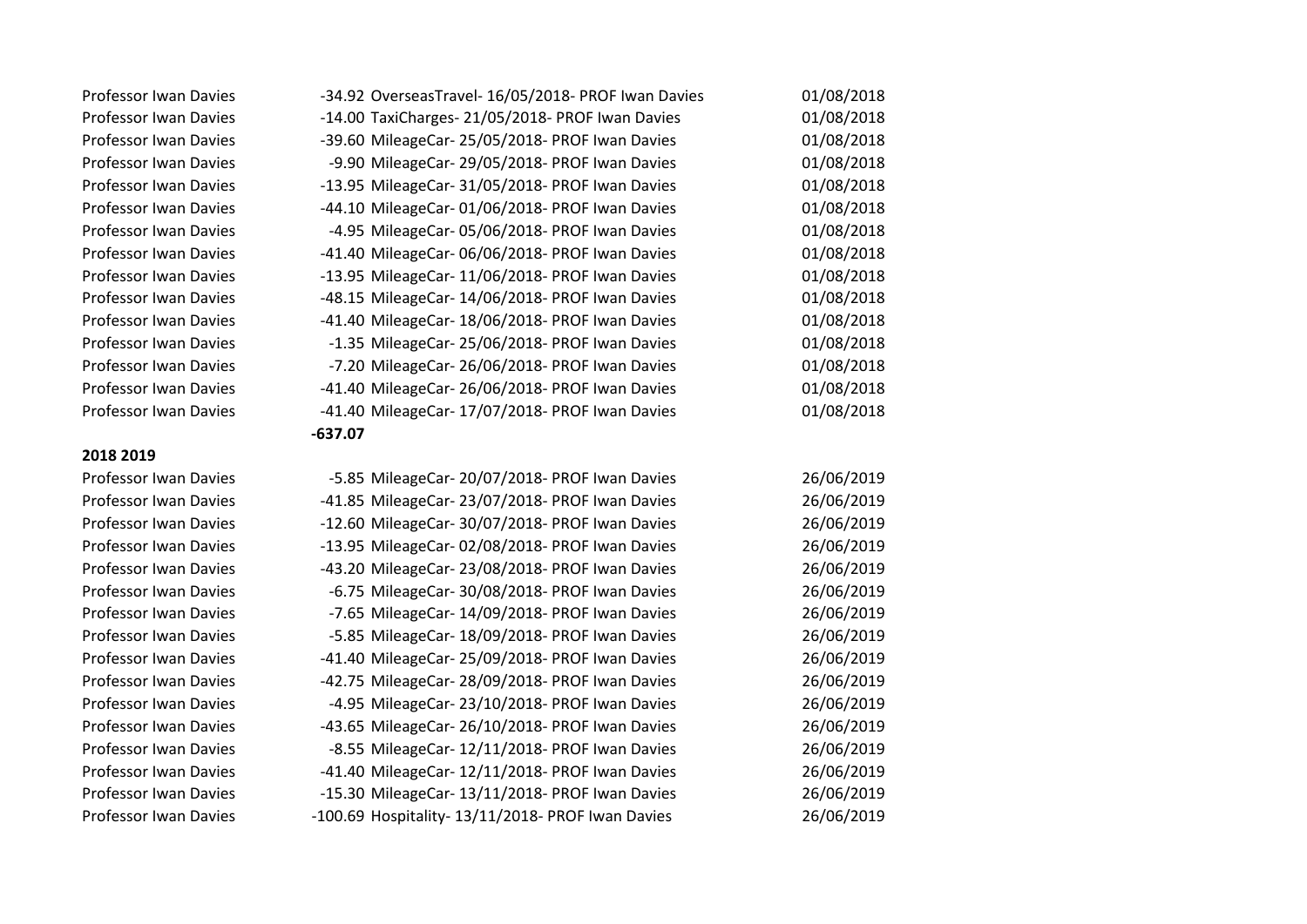Professor Iwan Davies Professor Iwan Davies -43.65 MileageCar- 27/06/2019- PROF Iwan Davies 24/07/2019

| Professor Iwan Davies        | -6.30 MileageCar- 23/11/2018- PROF Iwan Davies   | 26/06/2019 |
|------------------------------|--------------------------------------------------|------------|
| Professor Iwan Davies        | -4.50 MileageCar- 27/11/2018- PROF Iwan Davies   | 26/06/2019 |
| Professor Iwan Davies        | -10.00 TaxiCharges- 29/11/2018- PROF Iwan Davies | 26/06/2019 |
| <b>Professor Iwan Davies</b> | -10.00 TaxiCharges- 30/11/2018- PROF Iwan Davies | 26/06/2019 |
| <b>Professor Iwan Davies</b> | -41.40 MileageCar- 13/12/2018- PROF Iwan Davies  | 26/06/2019 |
| Professor Iwan Davies        | -1.35 MileageCar- 17/12/2018- PROF Iwan Davies   | 26/06/2019 |
|                              | $-509.94$                                        |            |
| Professor Iwan Davies        | -10.00 TaxiCharges- 05/03/2019- PROF Iwan Davies | 26/06/2019 |
| Professor Iwan Davies        | -47.25 MileageCar- 07/03/2019- PROF Iwan Davies  | 26/06/2019 |
| Professor Iwan Davies        | -43.65 MileageCar- 19/03/2019- PROF Iwan Davies  | 26/06/2019 |
| Professor Iwan Davies        | -21.15 MileageCar- 28/03/2019- PROF Iwan Davies  | 26/06/2019 |
| Professor Iwan Davies        | -13.95 MileageCar- 03/04/2019- PROF Iwan Davies  | 26/06/2019 |
| Professor Iwan Davies        | -23.00 TaxiCharges- 03/04/2019- PROF Iwan Davies | 26/06/2019 |
| Professor Iwan Davies        | -43.65 MileageCar- 09/04/2019- PROF Iwan Davies  | 26/06/2019 |
| Professor Iwan Davies        | -17.10 MileageCar- 18/04/2019- PROF Iwan Davies  | 26/06/2019 |
| Professor Iwan Davies        | -11.25 MileageCar- 25/04/2019- PROF Iwan Davies  | 26/06/2019 |
| Professor Iwan Davies        | -45.90 MileageCar- 02/05/2019- PROF Iwan Davies  | 26/06/2019 |
| Professor Iwan Davies        | -9.90 MileageCar- 13/05/2019- PROF Iwan Davies   | 26/06/2019 |
| Professor Iwan Davies        | -10.80 MileageCar- 23/05/2019- PROF Iwan Davies  | 26/06/2019 |
| Professor Iwan Davies        | -46.80 MileageCar- 27/05/2019- PROF Iwan Davies  | 26/06/2019 |
| Professor Iwan Davies        | -43.65 MileageCar- 17/01/2019- PROF Iwan Davies  | 26/06/2019 |
| Professor Iwan Davies        | -43.65 MileageCar- 25/01/2019- PROF Iwan Davies  | 26/06/2019 |
| Professor Iwan Davies        | -45.90 MileageCar- 31/01/2019- PROF Iwan Davies  | 26/06/2019 |
| Professor Iwan Davies        | -13.95 MileageCar- 21/02/2019- PROF Iwan Davies  | 26/06/2019 |
| Professor Iwan Davies        | -29.61 TaxiCharges- 04/03/2019- PROF Iwan Davies | 26/06/2019 |
| Professor Iwan Davies        | -24.57 TaxiCharges- 04/03/2019- PROF Iwan Davies | 26/06/2019 |
| Professor Iwan Davies        | -10.00 TaxiCharges- 05/03/2019- PROF Iwan Davies | 26/06/2019 |
|                              | $-555.73$                                        |            |
| Professor Iwan Davies        | -41.40 MileageCar- 03/06/2019- PROF Iwan Davies  | 24/07/2019 |
| Professor Iwan Davies        | -54.39 MileageCar- 11/06/2019- PROF Iwan Davies  | 24/07/2019 |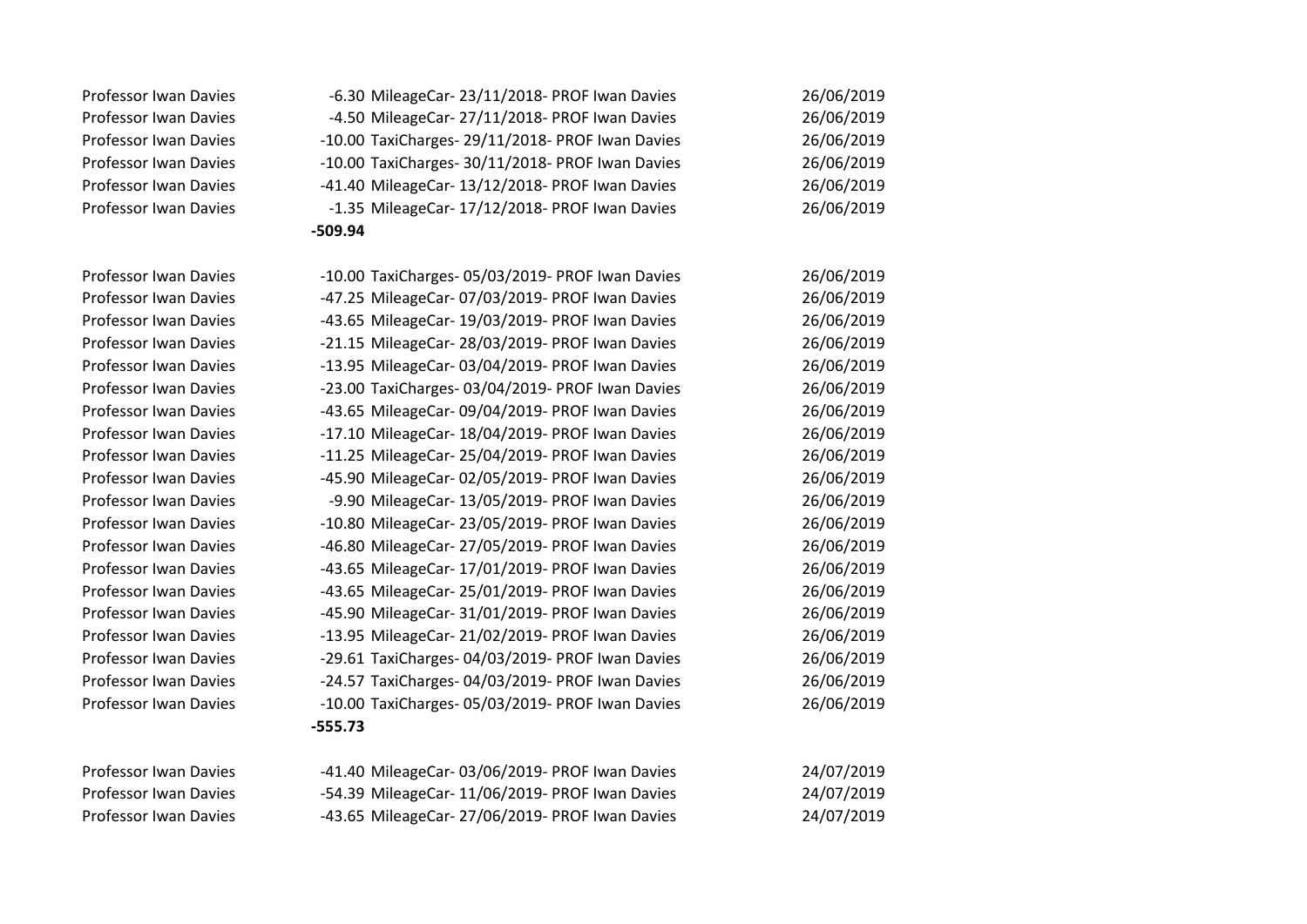| Professor Iwan Davies | -42.75 MileageCar-03/07/2019- PROF Iwan Davies | 24/07/2019 |
|-----------------------|------------------------------------------------|------------|
| Professor Iwan Davies | -43.65 MileageCar-04/07/2019- PROF Iwan Davies | 24/07/2019 |
|                       | $-225.84$                                      |            |